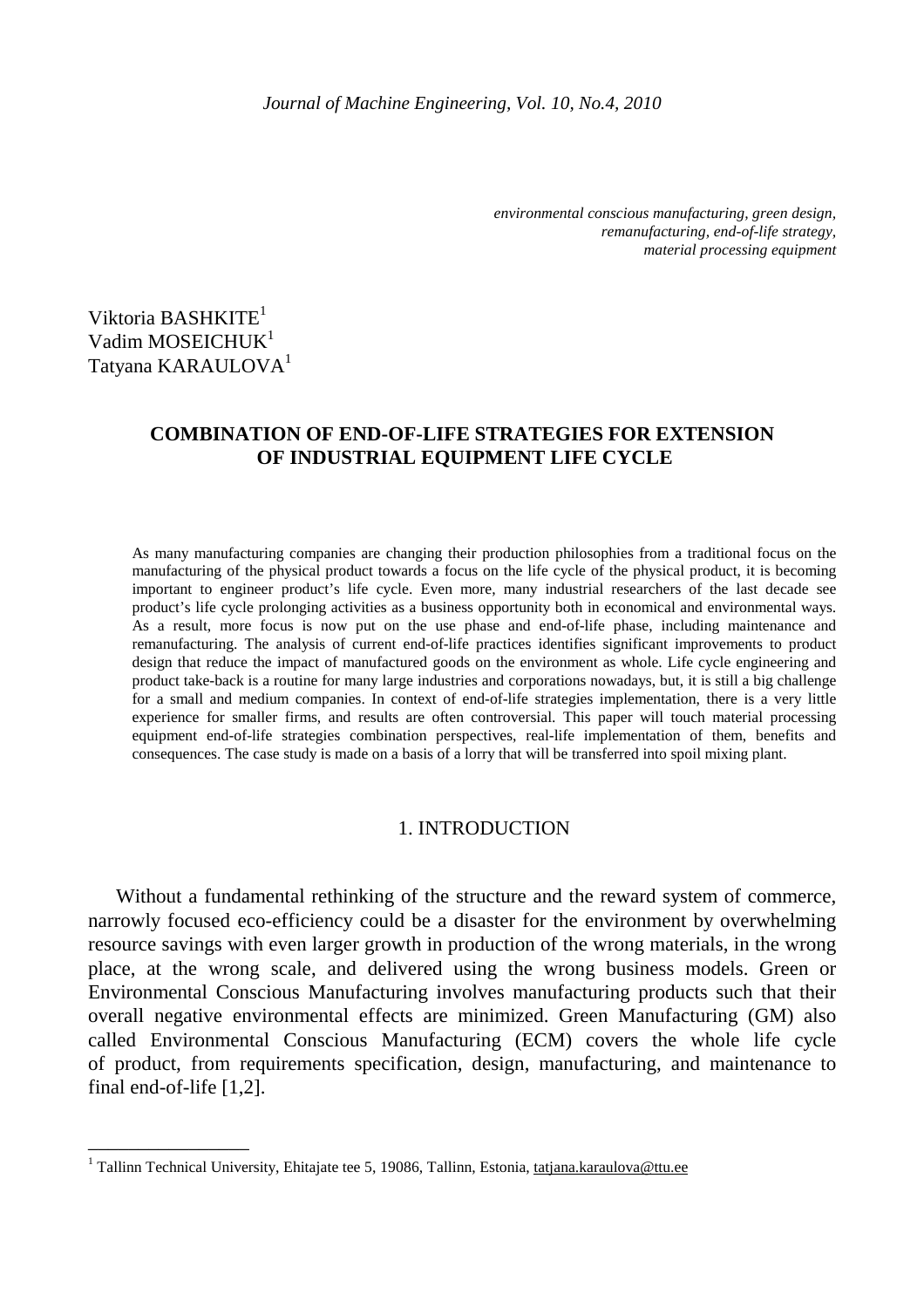Many modern industrial researches argued that as markets become more competitive, losing market share or stakeholder support can result from not establishing end-of-life treatment programs, concerning manufactured products. Not implementing end-of-life strategies viewed as missing a promising opportunity, which can be beneficial in the long term. That is why implementing ECM goals in real life is really important from the ecological and economical points. The two main objectives of this work are: 1) outline combination of end-of-life solutions suitable for industrial equipment life cycle extension and 2) show on practice how different end-of-life strategies combination within a frame of ECM principles could be applied. This will be applied a truck-based soil mixer, in order to prolong their life cycle and postpone their discarding. All this will be made within the guidelines of Green Manufacturing.

## 2. PRODUCT LIFE CYCLE ENGINEERING

 Every product that has been manufactured by a company has a life cycle. Product's life cycle can be represented in the next way, through several stages (see Fig. 1). According to Gungor et al. the manufacturing of environmentally friendly products is crucial in order to minimize the use of virgin resources. This can be achieved by studying the life cycle of the product from its design stage to its retirement stage and incorporating this information into engineering design and production. [3] Very important tip is that producer should liquidate its product and promotion far before the cycle ends, approximately on the maximum point of the curve – at the end of maturity stage.



Fig. 1. Products life cycle can be also referred to service or business life cycle [4]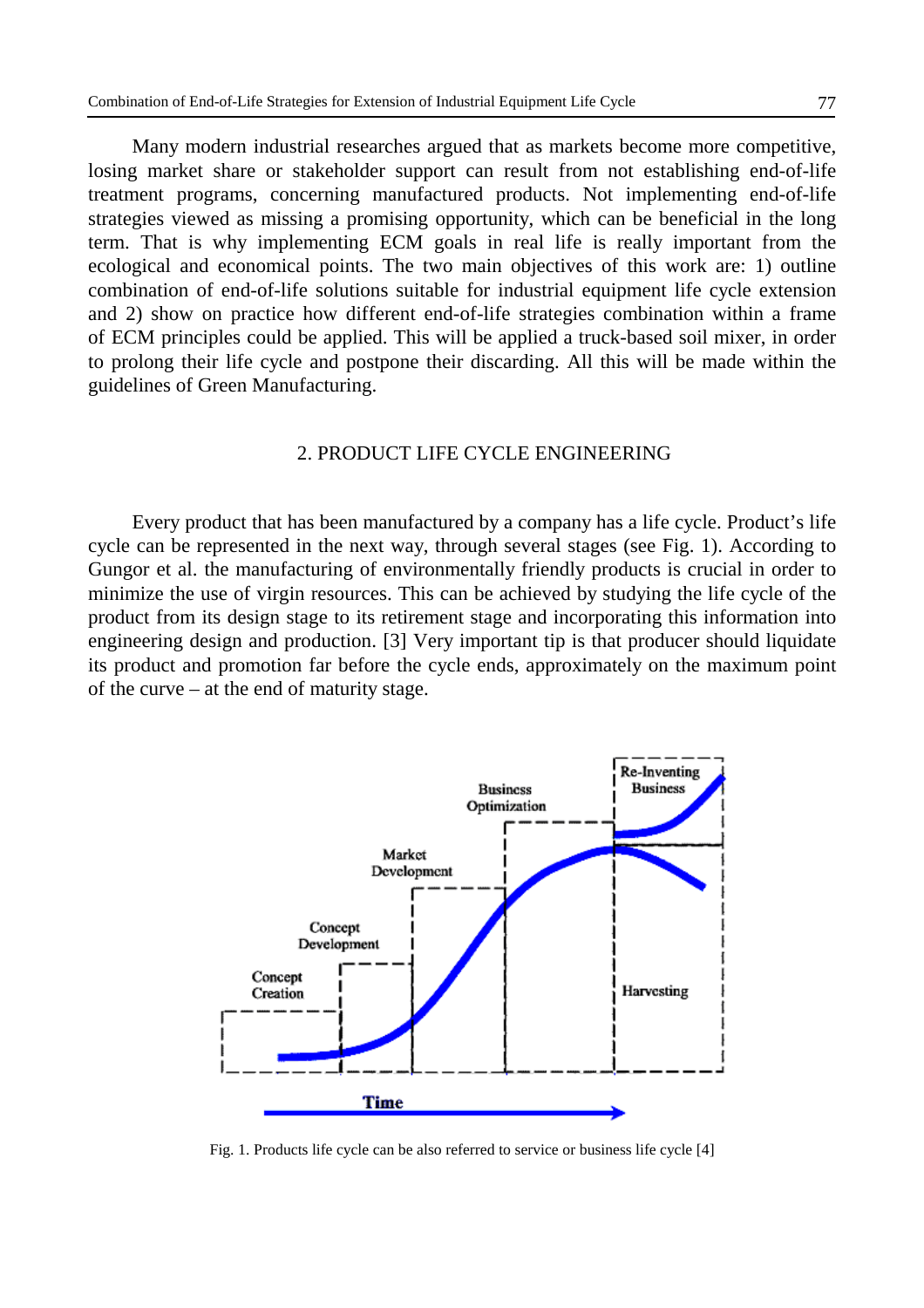It is also vital for company to start new product development somewhere in the middle of the growth stage of the previous product. The typical problem seems to appear here is that companies do not think about what to do with unsold and returned products, their parts, which have left from production, old or obsolete products. Most managers consider it as wastes. But if a one business thinks in 'Green' way, there are several options to follow:

- First one, the smartest: develop or upgrade product with a possibility to use parts or subassemblies from previous product.
- Another option: collect and recycle products, parts, and material.
- Finally, worst and simple option is a landfill. Unfortunately it is the most widely used option nowadays.

Due to the price of industrial equipment is very high the product life cycle has to be as longer as possible. When the product has distinguished the end of its life cycle the proper solution has to be proposed. In fact, the end of product life cycle can be different. First and the most common, there is no need in this product on the market, the customers are not buying it because they have got better offer for updated version of the needed equipment. The second option it cannot be repaired or it is unprofitable procedure. The third possibility when the owner of the equipment cannot use that because the direction of business has been changed. The Re-Inventing Business graph on Fig. 1 is most interesting part of product endof-life phase.



Fig. 2. Product life cycle engineering framework

Life cycle Engineering (LCE) is a process to develop specifications in order to meet a set of performance, cost, and environmental requirements and goals that span the product,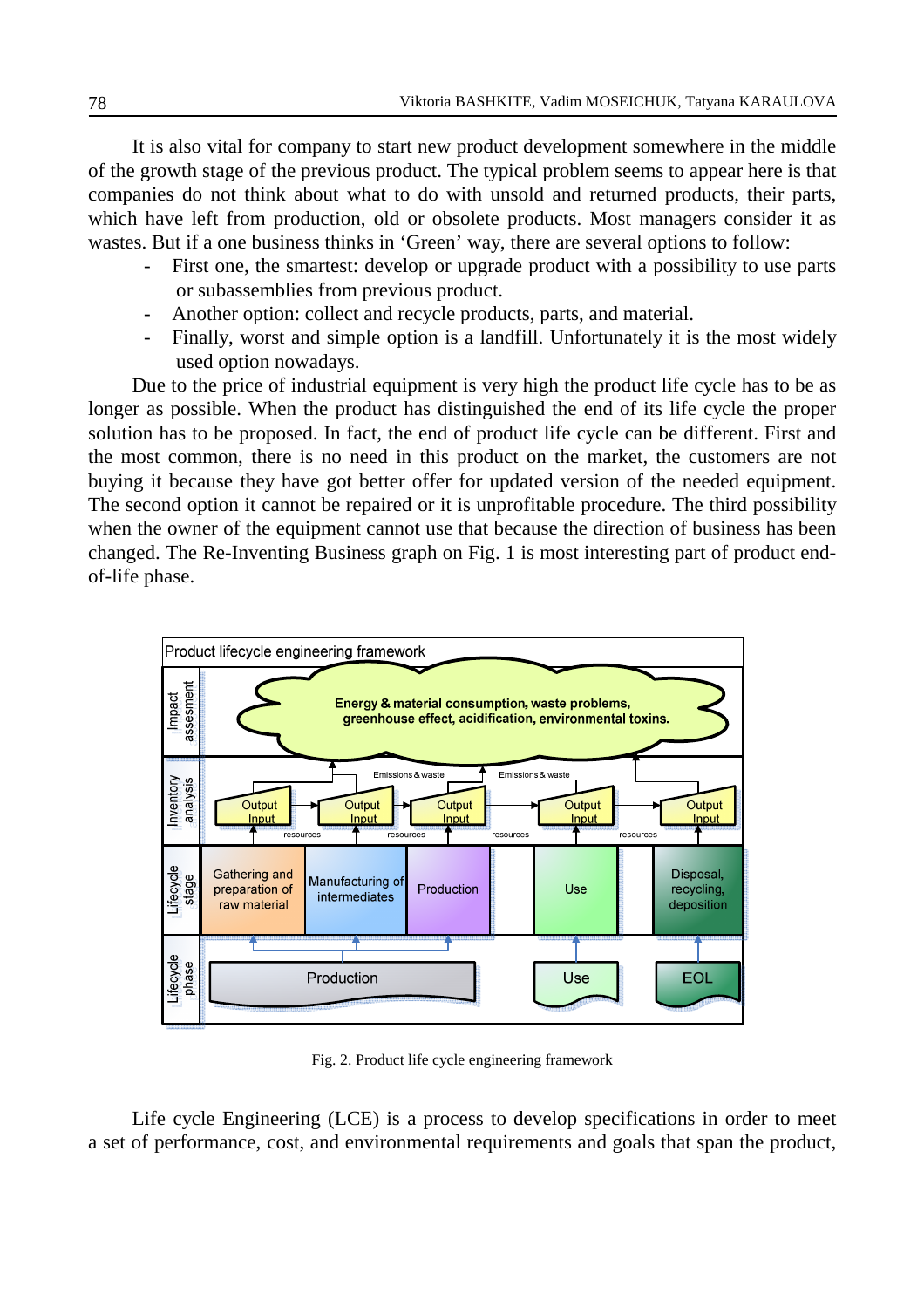system, process, or facility life cycle. Engineering the product's life cycle activity is separated into three phases, according to product's life cycle phases: production phase, use phase and end-of-life phase. The LCE process is an ongoing, comprehensive examination with the goal of minimizing adverse environmental implications throughout the life cycle. As illustrated in Fig. 2, LCE offers a platform to apply improvement strategies and identify engineering activities in a manner more comprehensive than pollution prevention with respect to the life cycle. In order to obtain eco-efficiency, several Life cycle Engineering approaches can be applied, as for instance ecodesign (or Design for Environment or DFE), Life cycle Analysis (LCA - part of the ISO14000 environmental management standards: in ISO 14040:2006 and 14044:2006.), Cleaner Production, among others , Ten golden rules methodology [5,6].

By understanding the whole life cycle, the engineering team can often identify and realize additional benefits upstream in the supply chain and downstream in customer organizations or during end-of-life management. Many times these situations are positive both within the decision-making organization and outside of it. Many practitioners of LCE find that environmental impact reduction and cost savings are not mutually exclusive. Even when the benefits occur in supplier or customer organizations, it is possible to negotiate shared savings in the form of price reductions for raw materials or waste handling, as an example. In order to do this, it may be necessary to catalogue the external benefits using measures other than monetary indicators [7].

## 3. END-OF-LIFE SOLUTIONS

The life cycle of product refers to the sequence of interrelated steps of a product from the acquisition of raw materials for manufacturing to the disposal of the used product, i.e. its end-of-life (here and further – EOL). At the end-of-life, the product can be either disposed off, or still used to extend its life cycle. According to our previous researches after product reaches its end-of-life stage, it should not be wasted, but one of the next options should be applied to it, see table 1(in order of preference and importance).

| <b>Preference</b> | <b>EOL</b> strategy | <b>EOL</b> approach                                                                           |
|-------------------|---------------------|-----------------------------------------------------------------------------------------------|
|                   | Reuse               | Direct reuse, indirect reuse, reuse after minor repairs                                       |
| П                 | Servicing           | Reconditioning, repairing, product/service systems                                            |
| Ш                 | Remanufacturing     | Remanufacturing of product, components,<br>demanufacturing [parts reuse or "cannibalization"] |
| IV                | Recycling           | Recycling with and without disassembly                                                        |
| V                 | Disposal            | Incineration, landfill                                                                        |

Table 1. Different EOL strategies and approaches.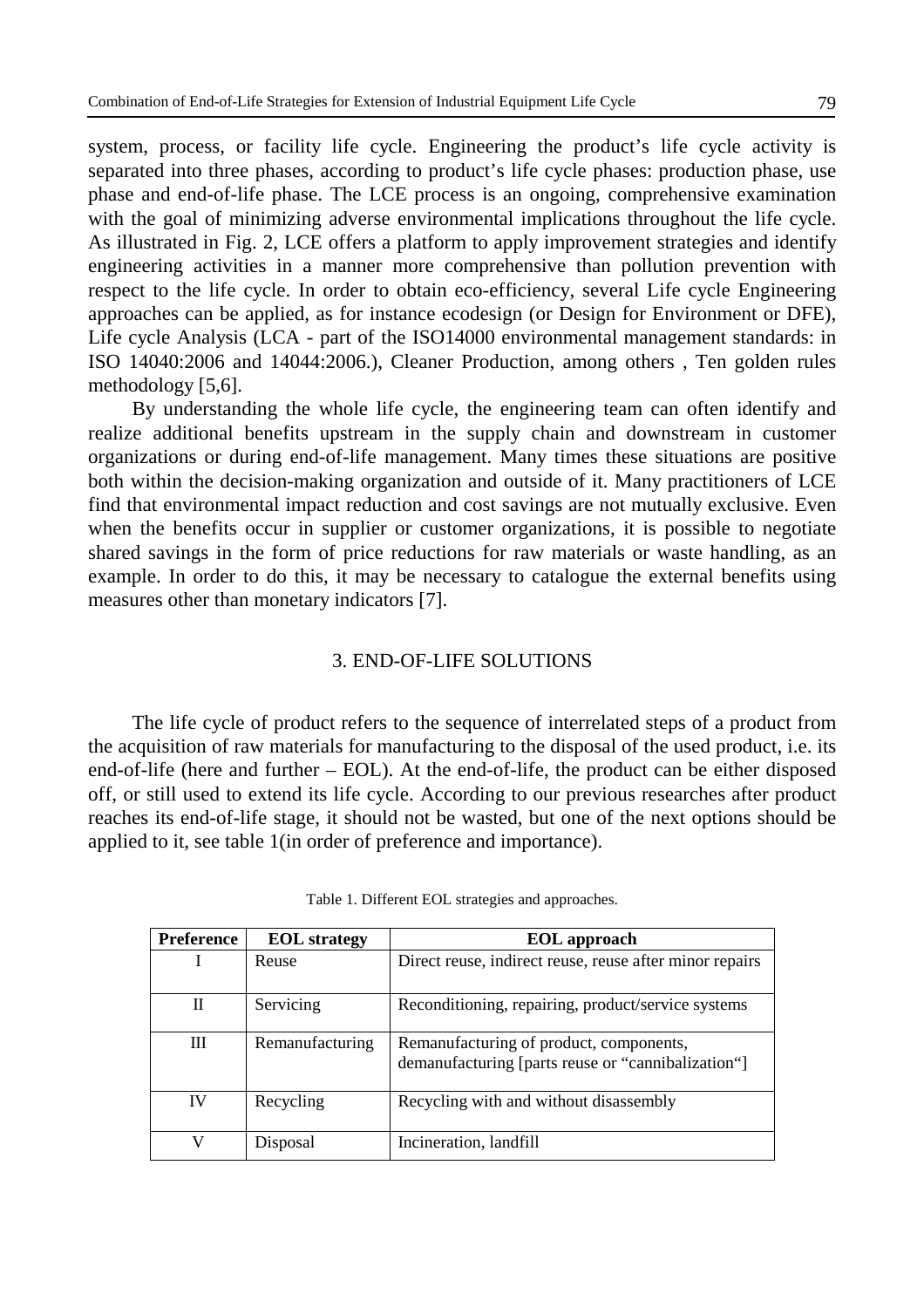From the Table 1 it is seen that EOL approaches here and further will be presented as a subcategory of five main EOL strategies. According to most recent researches, the best EOL strategy for industrial equipment to prolong its life cycle is a corporation of take-back approach with remanufacturing concept. This method is widely used in industries all over the world. A research finding has reported that companies that make use of remanufacturing and take-back in the product recovery are estimated to save 40–60% of the costs compared to manufacturing a completely new product [8] while requiring only 20% of the effort [9]. All the EOL strategies described above, aim at a reduction of the ecological impact of discarded products, a reduction of the use of virgin materials and a decrease of the total amount of waste.

In this research everything is focused on the used product without taking under consideration the possibility to reconfigure one used product into another one with absolutely different purpose. Reconfiguration as combination of different EOL strategies is a very interesting look at product life cycle. The product is in good technical condition, but it makes no sense to use it anymore. According to Green thinking it cannot be recycled or landfilled. The idea is to create the new product with different more complicated application on the base of this used product. In fact, the reuse, reconditioning and remanufacturing EOL strategies will have place during the procedure. This EOL strategy is missed in the raw of different EOL solutions. Of course, reconfiguration as combination of different EOL strategies can be implemented under clear conditions with certain products. It cannot be done with copying machine or toaster, due to the product is cheap and narrowly oriented. This opportunity has to be taken into account by industrial products designers and developers. The case study with material processing equipment is the real example of reconfiguration possibility.

## 4. INDUSTRIAL EQUIPMENT RECONFIGURATION

Product life prolonging activity does not only increase useful life of the product, but also in pair with product reconfiguration can result in totally new product for lower cost and lower working hours spent. By reconfiguring an existing used product into product with absolutely different purpose can save resources, money and time. This case study is made in order to show an example of how to apply efficiently the combination of EOL strategies. The result of this project is the reconfigured special purpose truck-based mixing plant.

The brief idea of the project (BX-69) was to construct mixing unit BELMIX EB50 on the base of average lorry, able to handle up to 50 tones per hour of excavated spoil. It was decided to place modified EB50 mixer on the used lorry chassis. For this reason a used Iveco truck with grab crane was ordered. Trucks had next technical specifications: own weight – 26 tons, manufacturer – Iveco, year of construction – 2001, condition – used, estimate value – 20,000.00 GBP. Before the Iveco lorry was used to load and transport a free-flowing soil.

Main criteria for ordering the lorry chassis for this project was not its age, but condition (as better condition would reflect in less work and less expenditures) and presence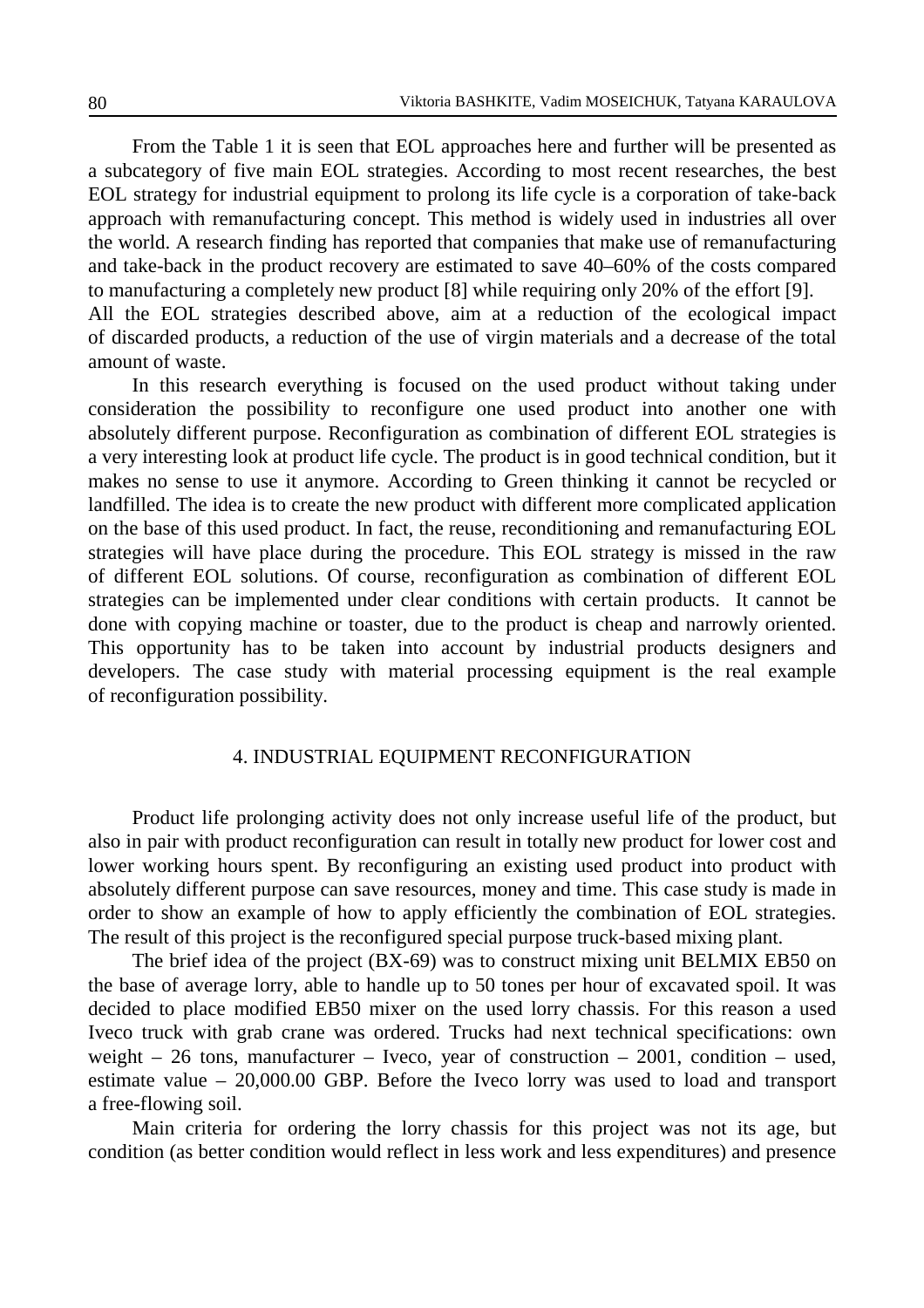of grab crane, because this part was impossible to manufacture domestically. The main advantage of applying a used truck for this kind of industrial mixer was the interesting opportunity itself. It is estimated that similar truck based mixers spend only one fourth of its life cycle driving, compared to average truck's life cycle. Three fourth of its life this unit is going to mix and crush different types of spoil, rubble and small rocks, staying at one place. Evidently the main idea of this project was to make a truck based plant that will answer all terms required to both truck and mixing plant. As ordered truck was missing a platform it was decided to build one for this truck. The platform has to be able to hold a hopper, loading strip, crusher, generator and other mixer's components as well as hydraulic stabilizers under it. The mixing plant has been designed to fix to the lorry chassis permanently. The lorry bed was not designed to carry materials other than the tools and equipment required for normal operation of the mixing plant.



Fig. 3. Used Iveco lorry on the left and EB50 mixer mounted on the Iveco truck on the right

EB50 mixer reconfiguration started from making a scale models and drawings in SolidWorks (see figure 3), checking the possibility of manufacturing, making changes. The load on the flatbed was calculated. Engineering team designed a flatbed and a mixer using as much standard parts and profiles as possible. During the BX-69 manufacturing, parallel with flatbed construction the process of bringing Iveco truck to new life happened. As this truck was used previously for spoil and garbage transportation, it had an ordinary chassis, frame and a grab. All the components were functioning at satisfactory level, except the rear view video camera, rear lights, and minor hoses and cables. The condition of many parts, at the level of wheels was terrible – many steel parts were covered with rust; two platform frame profiles were totally rust and rotten. These elements were replaced. It was decided to replace all the parts that were in unsatisfactory condition and all minor parts, showing moderate wear-out. For those parts that were left as-is, a cleaning and painting processes were applied.

According to Tanskanen et al. the typical EOL process consists of end-of-use phase, take-back, sorting, disassembly, separation and one of two options: sale or dispose [10]. The whole process is the combination of different of EOL strategies by developing the new EOL strategy – reconfiguration. Making a comparative sketch it is not difficult to see that in case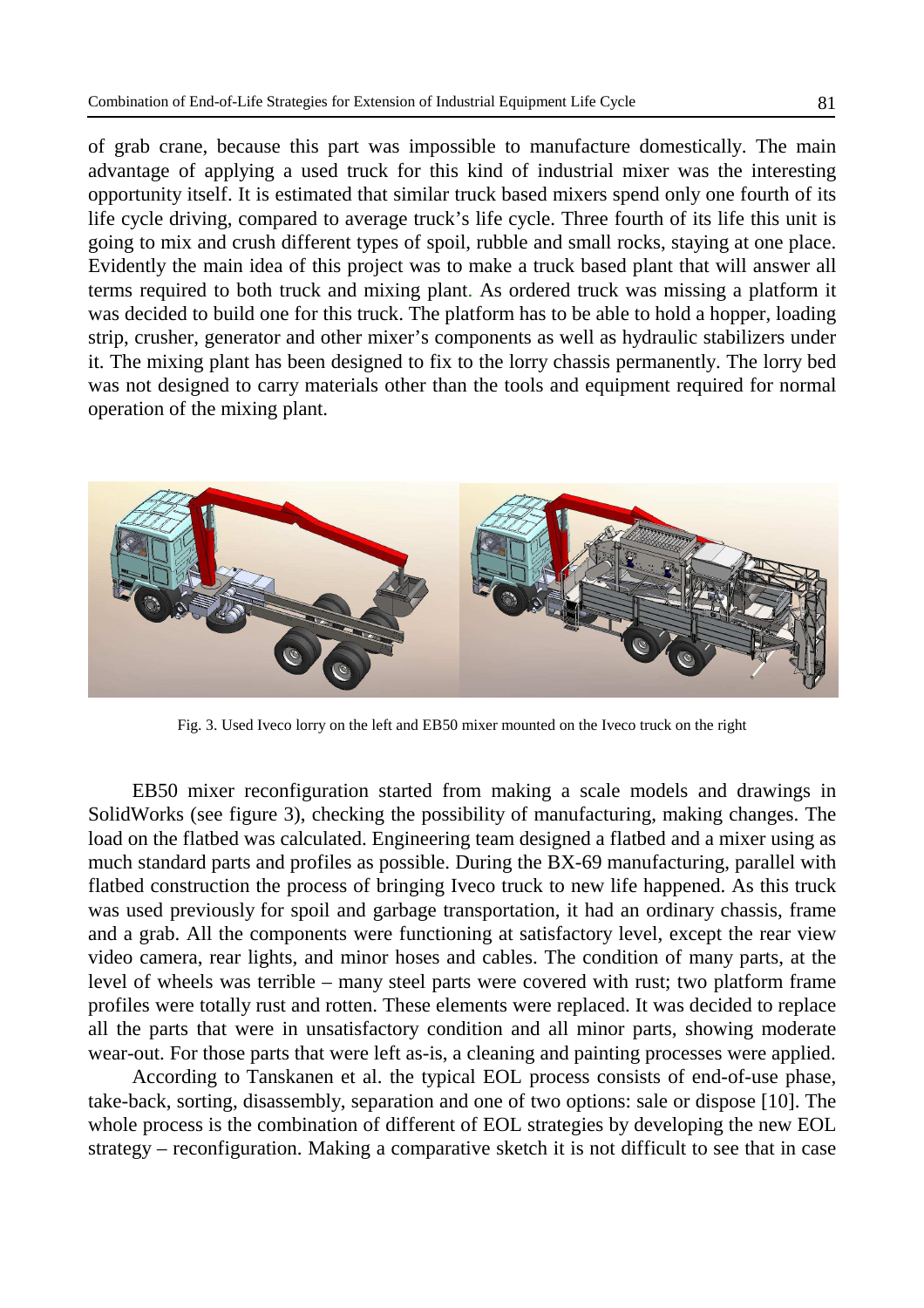of reconfiguring a lorry in our example process diagram is very near to Tanskanen's proposal. As in real life this process is different for small quantity take-backs and projects, such as reconfiguring a whole lorry for BX-69, the theory can be applied for both of them. The most considerable difference is the tack-back volume, resulting in economies of scale. This approach can be applied mostly for industrial equipment; due to the price of these products is high and customer's oriented.



Fig. 4. The process of bringing used Iveco lorry to new life

On Fig. 4 it is clear that much work has been applied to renew used equipment. Inhouse production was enlarged with reconditioning activities of the Iveco truck. According to calculations gained in the end, implementation of equipment remanufacturing, domestic labour and materials are cheaper than paying for new equipment.

#### 4.1. LIFETIME OF PRODUCT

Table 2 represents several examples of typical product lifetimes. As there were no comparative table for spoil and rubble mixing equipment, the nearest example in this table is long-haul truck from the second row. Both BX-69 truck and long-haul logger truck have something in common: they both used for special purposes, both have grab crane, hydraulic stabilizers, etc. It is shown on the table that similar equipment has a spare/ service commitment of up to 10 years and product market life cycle up to 4 years. An estimated spare/ service commitment for BX-69 is less than 10 years because the mixer has a comparatively big number of parts, which wears-out quite soon. Those they required to be replaced.

It was mentioned earlier that there were a combination of the two different units used in the BX-69 mixing plant: used old lorry with a grab, in satisfactory condition and newly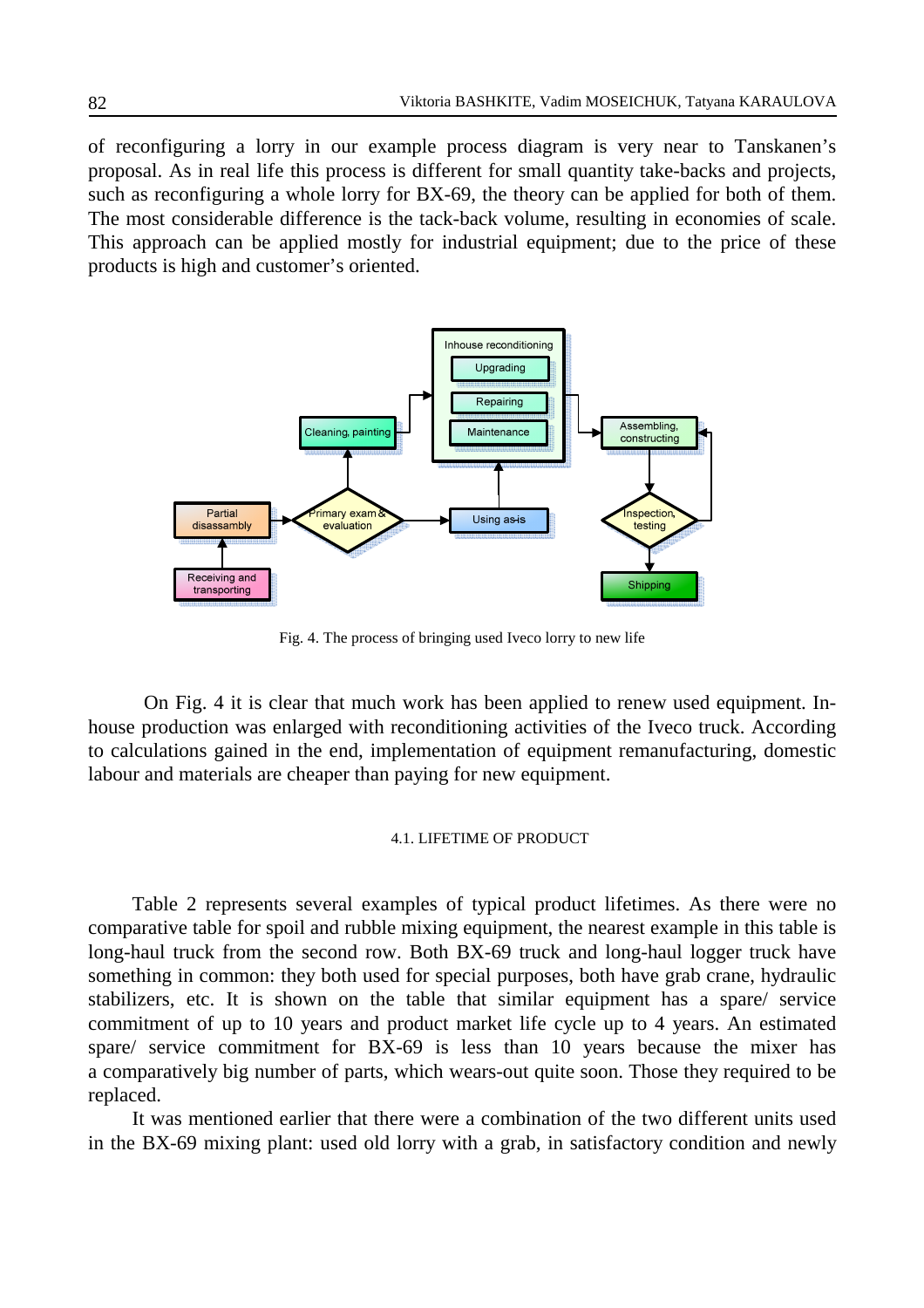constructed flatbed with mixer. It was also mentioned that lorry's life cycle was near the end when it was brought by remanufacturer, reconditioned and used for BX-69 mixing plant. Here, a new life cycle for Iveco lorry begun. Unfortunately it has been forecasted to be not exactly the same as for EB50 mixer. That is because lorry had already been used for specific purposes, and even deep reconditioning, replacement of worn-out parts and repairing could not prolong lorry's life for a long period of time. On the other hand, EB50 is made from new steel profiles, sheets, plates, parts and subassemblies, which could work for a comparatively long time.

|                                                             |                                         | <b>Typical Product Life</b>      |                                     | Market Inertia                        | Comment                                                                                          |
|-------------------------------------------------------------|-----------------------------------------|----------------------------------|-------------------------------------|---------------------------------------|--------------------------------------------------------------------------------------------------|
|                                                             | Spares/<br><b>Service</b><br>Commitment | Product Market<br>Life Lifecycle | Months for<br>external<br>approvals | Months to<br>reach Full<br>Sales Rate |                                                                                                  |
| Machine Tool<br>Controller                                  | 10 years                                | 15 years                         |                                     | 36                                    | Tools are often purchased as<br>part of a multi-year long<br>program. Market slow to adapt       |
| Long-Haul Truck<br>AVL/Data-Logger                          | 10 years                                | 4 years                          |                                     | 12                                    | Fleets are developed over<br>decades. Fleet compatibility<br>important                           |
| Farm Equipment<br>Precision Farming<br>System               | 15 years                                | 10 years                         | 1                                   | 24                                    | Biggest single investment on<br>the farm expected to last                                        |
| Medical Device For<br>Patient Care                          | 5 years                                 | 10 years                         | 24                                  | 24                                    | Approval cycles, for finished<br>device, can take 2 years                                        |
| Industrial Controller<br>For PLC or Similar<br>Applications | 10 years                                | 20 years                         | 4                                   | 36                                    | Controllers are often purchased<br>as part of a multi-year long<br>program. Market slow to adapt |
| <b>PDA</b>                                                  | 1 year                                  | 6 months                         | 1                                   |                                       | Rapid development, approvals<br>often in-house                                                   |
| Cell Phone                                                  | 2 years                                 | 3 months                         | 1                                   |                                       | These are becoming a fashion<br>item Marketable lifetime is<br>measured in seasons or weeks.     |

Table 2. Typical Product Lifetimes

Heinz's proposed a calculation method to estimate a life cycle until failure, applied for industrial equipment, consisting of several subunits. The life cycle until failure of the BX-69 unit could be estimate by using a Heinz's Formula:

$$
MTBF = \frac{1}{\left[\left(\frac{1}{L_1}\right)^2 + \left(\frac{1}{L_2}\right)^2 + \left(\frac{1}{L_3}\right)^2 + \left(\frac{1}{L_4}\right)^2\right]^{0.5}}
$$
(1)

where  $L_N$  is estimated lifetime of the component subject *N*, in years [11].

Formula requires to have already estimated life cycles until major repair or service for every subcomponent used, e.g. electromotor, bearing, pump. The estimated lifetime for the Iveco lorry with minor repairs is  $N<sub>1</sub> = 5$  years. Estimated lifetime for EB50 also with minor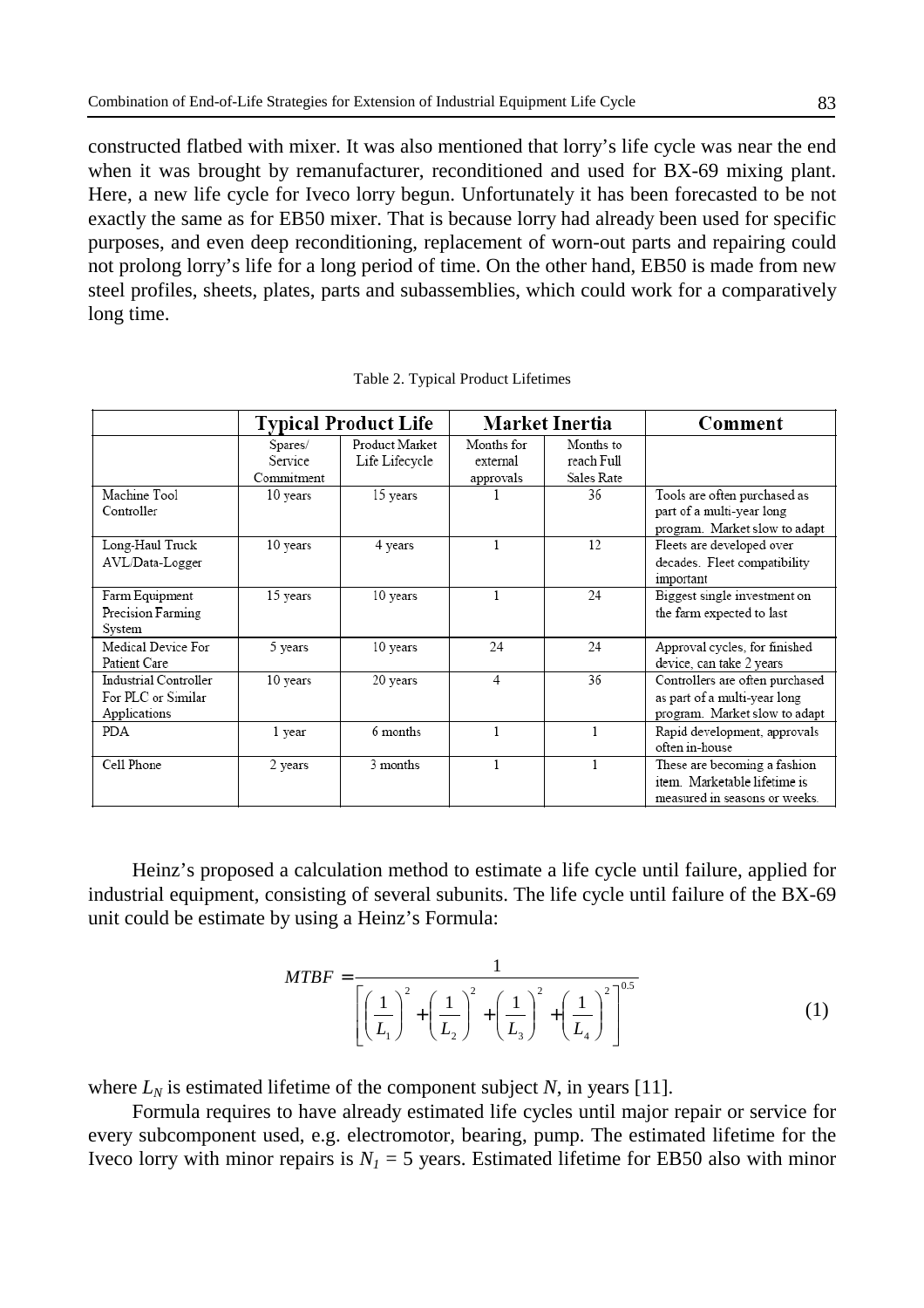repairs, appropriate care and full working load is  $N_2 = 10$  years. Estimated lifetime between failure for electro-motors used in this mixing plant considered  $N_3 = 4$  years. A summary MTBF will be tree years. Thus it is crucial to supply a customer with appropriate technical help and maintenance to avoid earlier failures happening. It is important to mention that during this estimation mixers blades were not considered even though they are the fastest wearing-out parts. They are replaced according to specific requirements, considering how frequently mixer is used and what sort of spoil or rubble is mixed.

#### 4.2. LIFECYCLE ANALYSIS

A life cycle analysis (LCA) can help in measuring and comparing environmental impacts of various alternatives. This will aid decision-making process, and yield better products with less cost over their lifetimes. Life Cycle Analysis is as much a way of thinking as a specific tool. It is a methodology for identifying and quantifying the impact a product has on the environment throughout its lifespan, from procurement of raw materials, production, use through end-of life disposal and transportation.

In this work a simplified LCA BX-69 was executed with a help of SimaPro software.



Fig. 5. BX-69 unit LCA result in SimaPro software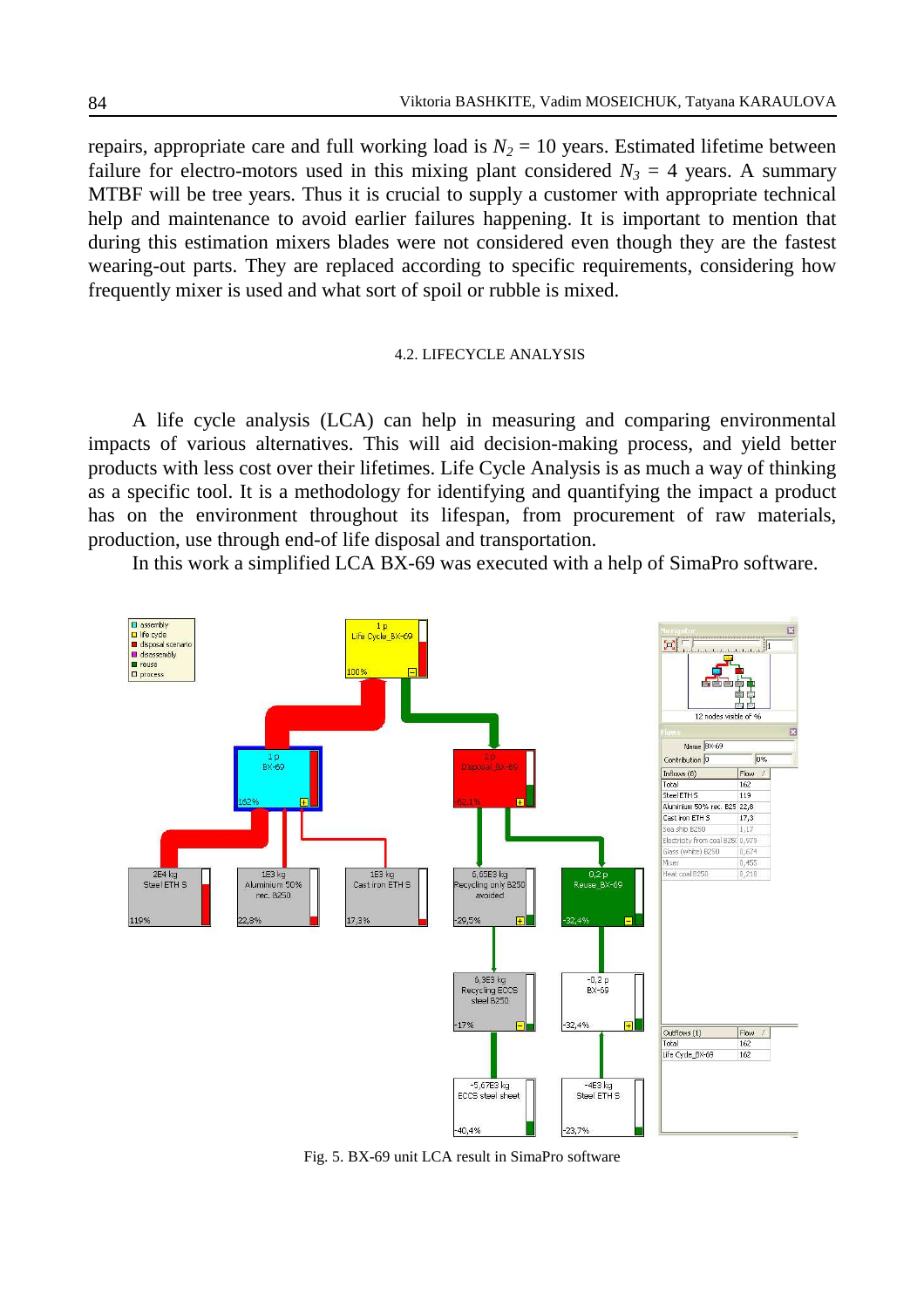Modelling approximate life cycle of product in SimaPro requires knowing which materials, energy sources and methods were used during the manufacturing process (input). The main material for the lorry-based mixing plant is steel. Also aluminium and different plastic spares are used. Other materials do not affect life cycle impact, because most of them are non-toxic and use in small amounts. Figure 5 indicates that potential of BX-69 for reuse is medium after reaching its end-of-life. That is because product consists of two general modules, produced separately, in different time and used for a different period of time, and because the lorry has been used for a period of time. Mixing unit separately has a better opportunity for being disassembled and recycled because it consists mainly of the same material. Life cycles (yellow) can include additional life cycles for minor subassemblies, such as motors, filters etc. Additional life cycles include production and disposal – not showed here. Small bar charts on the right side of each rectangle indicate contribution to the selected indicator. For example steel production used in manufacturing contributes the most to the indicator. And this material also has a great potential for recycling as well as aluminium. Although aluminium is used in this equipment in smaller quantity (less then 700 kg) compared to steel alloys (more that 20 tons), the resource savings of recycling aluminium is quite high  $-95%$  compared to steel  $-61%$ .

### 4.3. COST CALCULATION

To calculate a production costs for BX-69, formulas from the publication "Modular design to support green life cycle engineering" by Tseng et al, were used. [12] The total cost or TC for manufacturing the BX-69 mixer, excluding the lorry is next:

$$
TC = C_m + C_{mpc} + C_a, \qquad (2)
$$

where *TC* represents the total cost,  $C_m$  is the cost of material,  $C_{mpc}$  is the cost of manufacturing, *C<sup>a</sup>* is the cost of assembly.

The material cost  $C_m$  can be defined by Formula (3):

$$
C_m = C_{mu} x W_m, \tag{3}
$$

where  $C_{mu}$  indicates the unit cost of material (EEK/kg); and  $W_m$  indicates the material weight (kg). If the price for material is in EEK per m than  $L_m$  instead of  $W_m$  will be used.

The manufacturing cost  $C_{\text{mpc}}$  can be computed based on the feature methodology developed by Shehab and Abdalla. [13] In their methodology, a feature is defined as a generic shape carrying product information from computer aided design, or communication between manufacturing and design. The manufacturing cost *Cmpc* can be decided by Formula  $(4)$ :

$$
C_{mpc} = C_{pcu} \times T_{pcu} \tag{4}
$$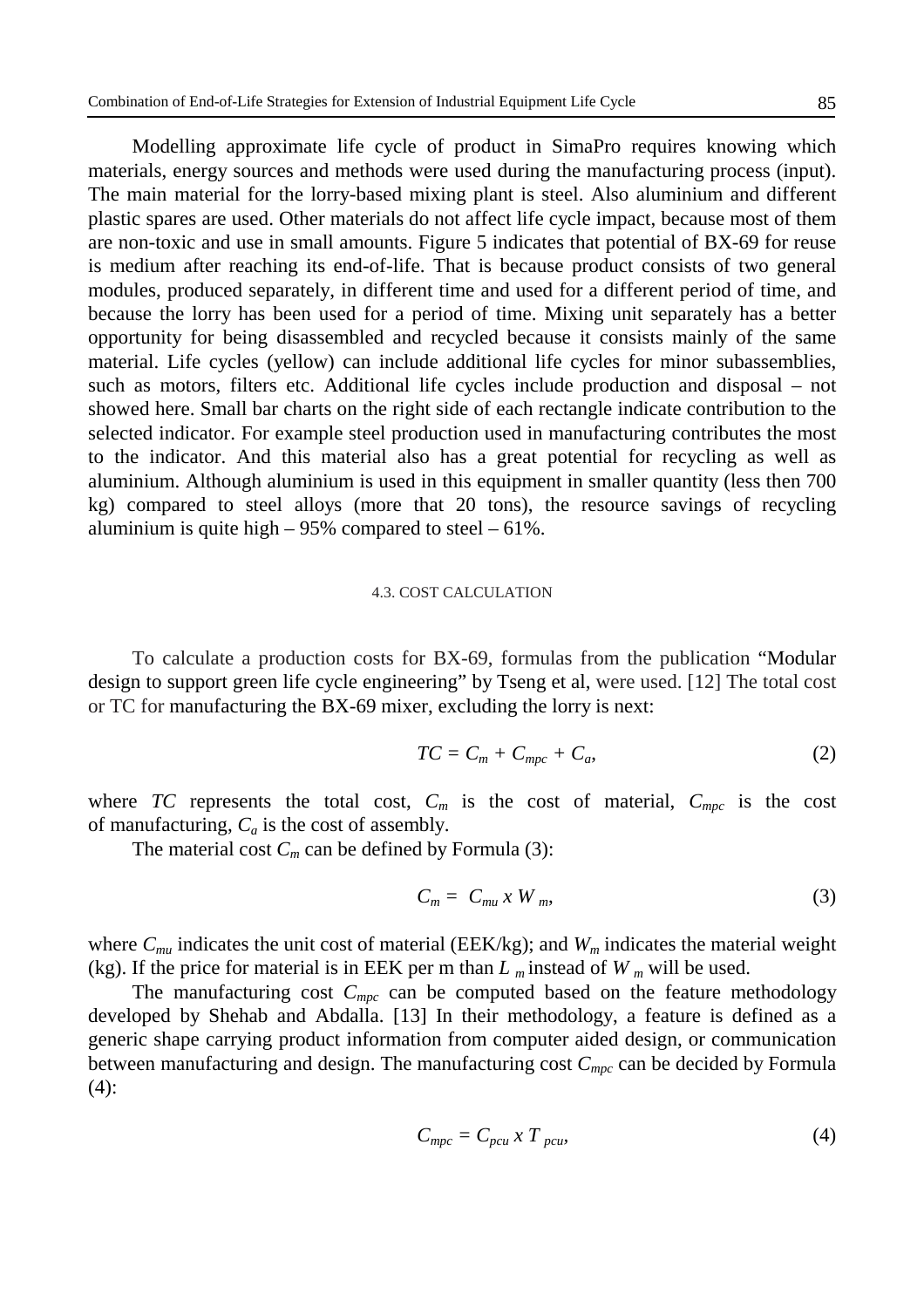where  $C_{pcu}$  means the unit cost of manufacturing (\$/s);  $T_{pcu}$  indicates the time for manufacturing (s). The assembly cost  $C_a$  can be decided by Formula (5):

$$
C_a = C_{au} \times T_{au}, \tag{5}
$$

where  $C_{au}$  represents the unit assembly cost (\$/s), and  $T_{au}$  refers to the assembly time (s). In case of BX-69 unique lorry based mixing plant it makes no sense to represent a unit assembly in seconds, as it is a complicated and time taking process. Therefore *Cpcu* and *Cau* will be denoted in EEK per hour and assembly time  $T_{\text{pca}}$  and  $T_{\text{au}}$  will be presented in hours.

To calculate manufacturing cost of the EB50 mixer and flatbed platform, assembly costs for every main subassembly of the BX-69 were calculated firstly. Table 3 represents all major subassemblies of BX-69, divided by future operation orientation, including lorry itself. According to plant's working process, those are: lorry, grab, hopper, breaker, feeder, powder hopper, and mixer and delivery conveyor.

|                           | Subunit           | Purpose of the subunit                |  |
|---------------------------|-------------------|---------------------------------------|--|
| Purchase Used             | Lorry             | Transportation                        |  |
|                           | Grab              | Loading input                         |  |
| <b>Build domestically</b> | Flatbed platform  | Basement for EB50 mixer and generator |  |
|                           | Hopper            | Temporary collection and screening    |  |
|                           | <b>Breaker</b>    | Breaking bigger pieces                |  |
|                           | Feeder            | Delivering crushed pieces further     |  |
|                           | Powder hopper     | Storing and adding powder             |  |
|                           | Mixer             | Mixing spoil with powder              |  |
|                           | Delivery conveyor | Delivering output                     |  |

Table 3. Subunits of the EB50 mixer.

Table 4. Production costs BX-69 projects (in EEK)

| Module          | Description                                                                              | Cost           |  |  |
|-----------------|------------------------------------------------------------------------------------------|----------------|--|--|
| Lorry           | Lorry estimated price                                                                    | 340,000 (Used) |  |  |
|                 | Reconditioning and repair costs                                                          | 10,000         |  |  |
|                 | Logistics costs for transporting the lorry to and from Estonia                           | 35,000         |  |  |
| Flatbed & Mixer | Production cost of the flatbed platform for the lorry                                    |                |  |  |
|                 | 218,700<br>Materials, profiles and standard parts used for the flatbed                   |                |  |  |
|                 | Production cost for Exomixer, based on the lorry chassis                                 |                |  |  |
|                 | Additional material, elements and painting costs for mixer                               | 25,000         |  |  |
|                 | Summary cost of the all equipment, labour, production,<br>material embedded in equipment | 628,700        |  |  |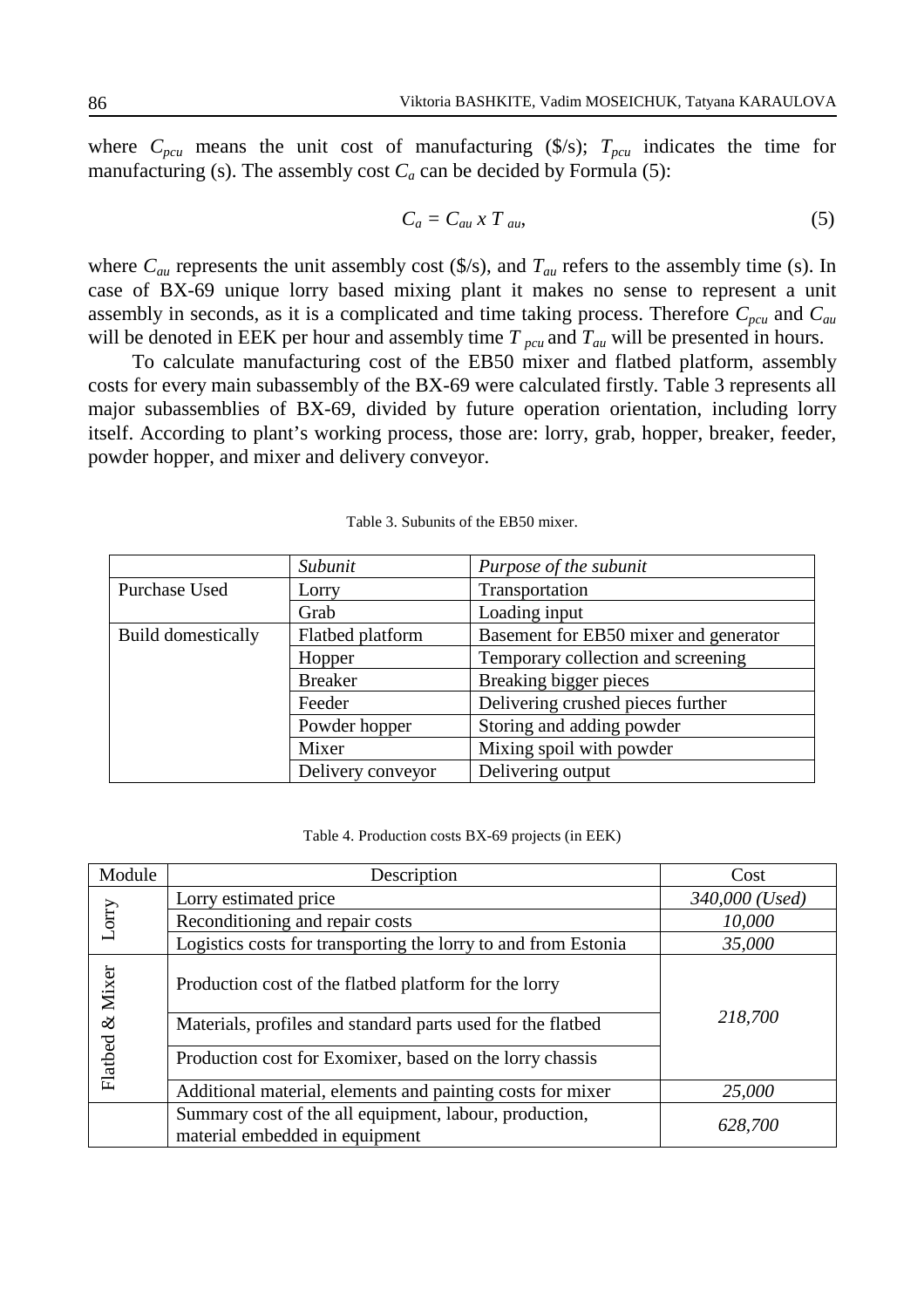For several subunits it is important to calculate the assembly cost and assembly time, because several subunits were produced by local company and are standard ones, because they are used on various versions of the mixers. This will help company to develop and optimize further assembly techniques. The approximate costs analysis is represented in the Table 4.

## 5. CONCLUSIONS

The objective of this paper was to review, describe and evaluate possible product's end-of-life strategies and approaches combination on the basis of real life case study. The result of the work was a development a comprehensive EOL guideline for single or small quantity products to be adopted in SME, and its real life implementation, described in the case study.

The industrial equipment, analyzed in the case study, has proven that there is not only environmental benefit, but also the economical one. All in all the combination of different EOL treatment strategies implementation resulted the new business opportunities.

Although term 'Green' is vital important in modern industry, functionality and economy normally have the highest business priority. Environmental matters must be balanced against all other requirements for the product. Without customers prepared to pay for the function and if companies cannot make a profit, there will be no market for such product; no matter how well the environmental issues have been addressed.

#### ACKNOWLEDGEMENTS

*Hereby we would like to thank the Doctoral school of energy and geotechnology II, The Archimedes foundation and Estonian Science Foundation Grant 7852 that enabled us to carry out this work.* 

#### REFERENCES

- [1] SUNDIN E., TANG O., MERTERN E., 2005, *The Swedish remanufacturing industry an overview of present status and future potential*, Paper BM4 on the LCE-05 CD., In: Proceedings of CIRP Life cycle Engineering Seminar. 12th ed. Grenoble, France: Laboratoire 3S.
- [2] DORNFELD D., 2009, *'Green' Manufacturing should be part of your strategy,* Online magazine "Environmental Business", http://www.environmentalleader.com/2009/08/16/green-manufacturing-should-be-part-of-your-strategy/
- [3] GUNGOR A., GUPTA S. M., 1999, *Issues in environmentally conscious manufacturing and product recovery: a survey,* Computers & Industrial Engineering 36, 811-853.
- [4] ARUNDEL STREET CONSULTING INC, 2009, *Business l.*
- *ife cycle*, A business case study, http://www.arundelstreet.com/case\_studies\_life\_cycle.htm
- [5] PIGOSSO D. C. A., ZANETTE E. T., FILHO A. R. G. F., OMETTO A. R., ROZENFELD H., 2009, *Ecodesign methods focused on remanufacturing*, Journal of Cleaner Production., article.
- [6] LUTTROPP C., LAGERSTEDT J., 2006, *EcoDesign and The Ten Golden Rules: generic advice for merging environmental aspects into product development*, Journal of Cleaner Production 14.